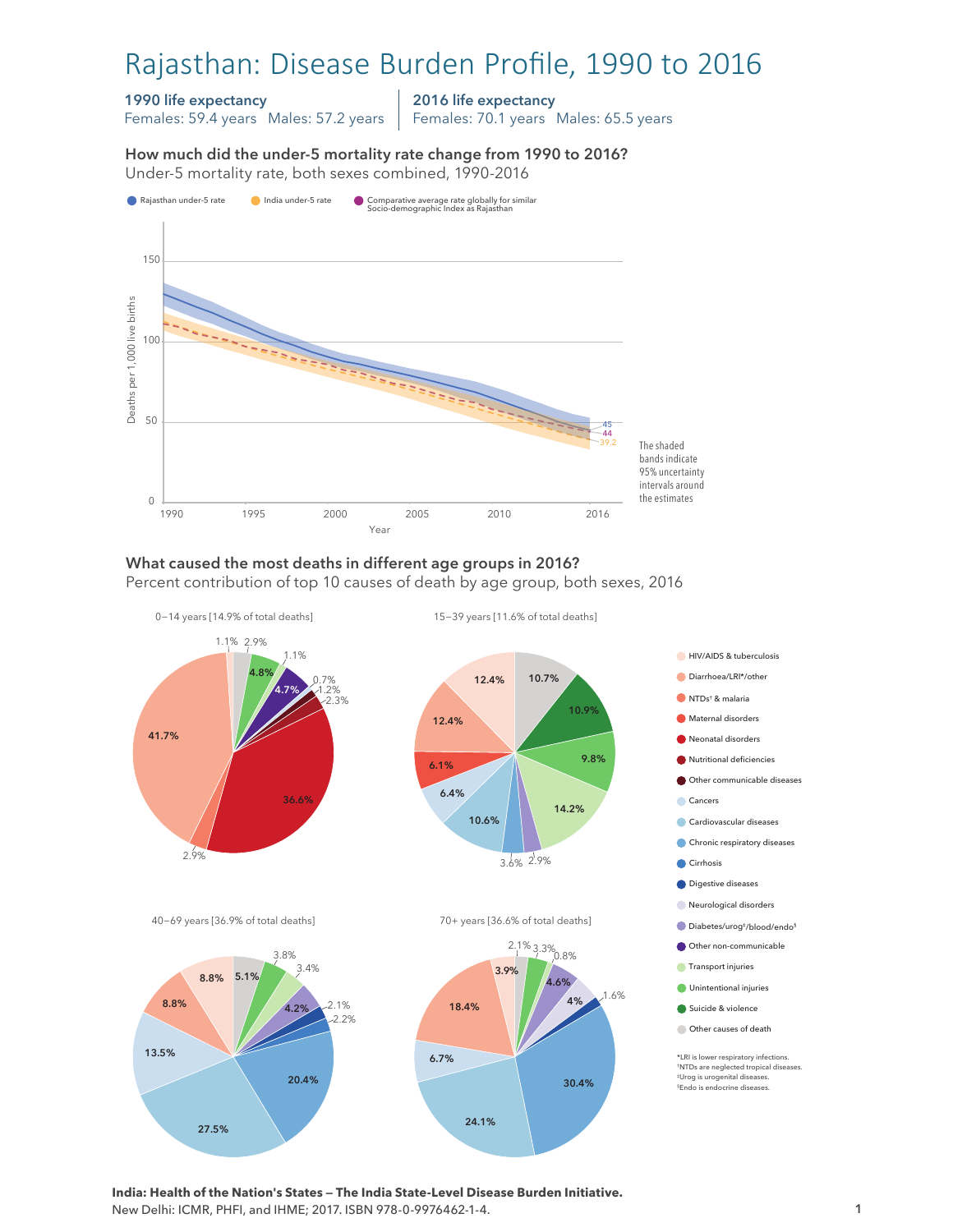### Proportion of total disease burden from: Premature death: 69.7% | Disability or morbidity: 30.3%

### What caused the most years of life lost, by sex, in 2016?

Top 15 causes of YLLs, ranked by percent for both sexes combined, 2016



## What caused the most years lived with disability, by sex, in 2016?

Top 15 causes of YLDs, ranked by percent for both sexes combined, 2016



\*COPD is chronic obstructive pulmonary disease.

\*Sense organ diseases includes mainly hearing and vision loss.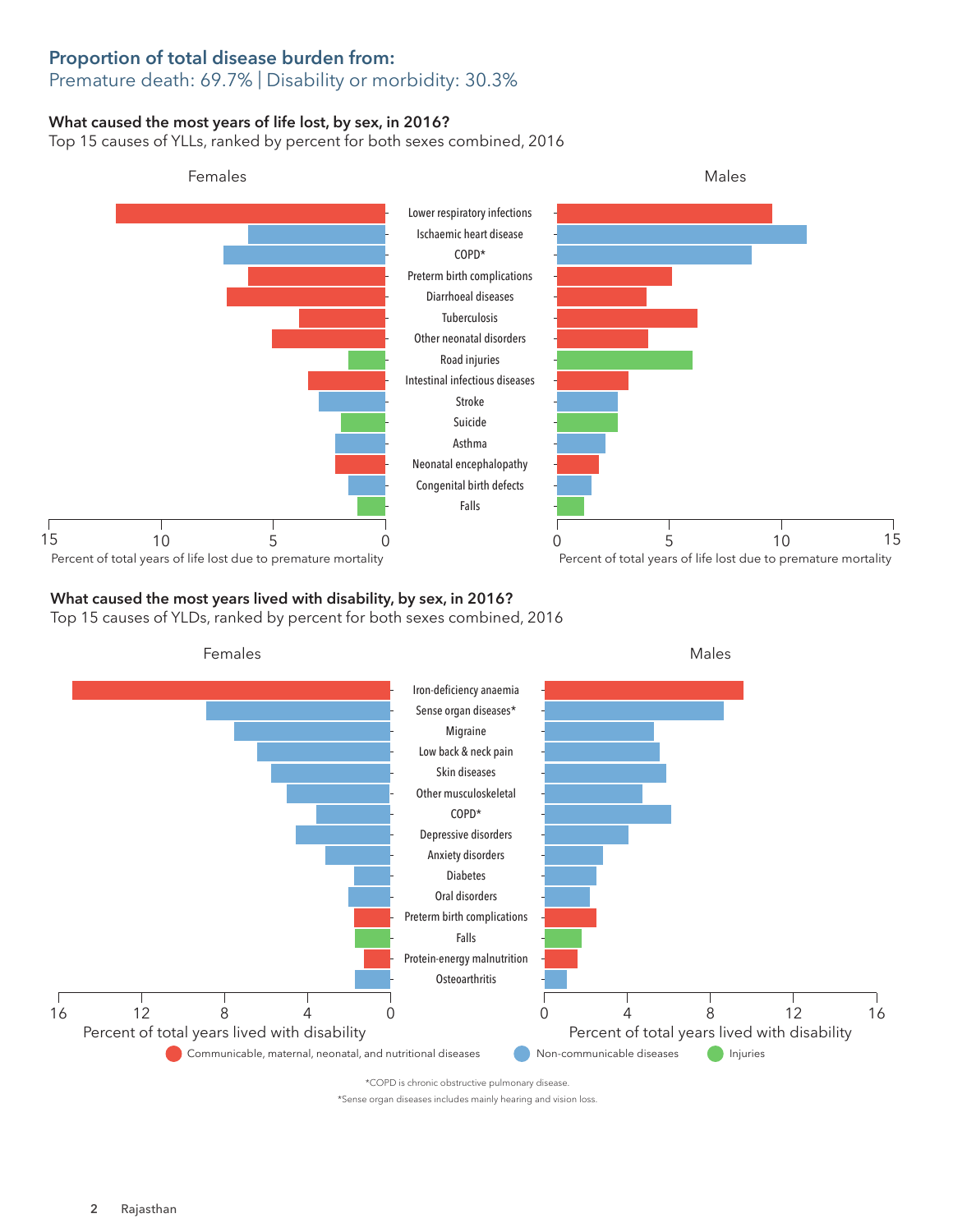### Proportion of total disease burden from: CMNNDs: 39.9% | NCDs: 49.3% | Injuries: 10.8%

How have the leading causes of death and disability combined changed from 1990 to 2016? How have the leading causes of death and disability combined changed from 1990 to 2016? Change in top 15 causes of DALYs, both sexes, ranked by number of DALYs, 1990–2016 Change in top 15 causes of DALYs, both sexes, ranked by number of DALYs, 1990–2016



The percent figure in brackets next to each cause is DALYs from that cause out of total DALYs.

‡Sense organ diseases includes mainly hearing and vision loss. § Self-harm refers to suicide and the nonfatal outcomes of self-harm.

## What caused the most death and disability combined across age groups in 2016? What caused the most death and disability combined across age groups in 2016?

Percent of DALYs by age group, both sexes, 2016 Percent of DALYs by age group, both sexes, 2016



The number in the bracket on top of each vertical bar is the ratio of percent DALYs to population for that age group. .0The number in parentheses after each age group on the x-axis is the percent of population in that age group.